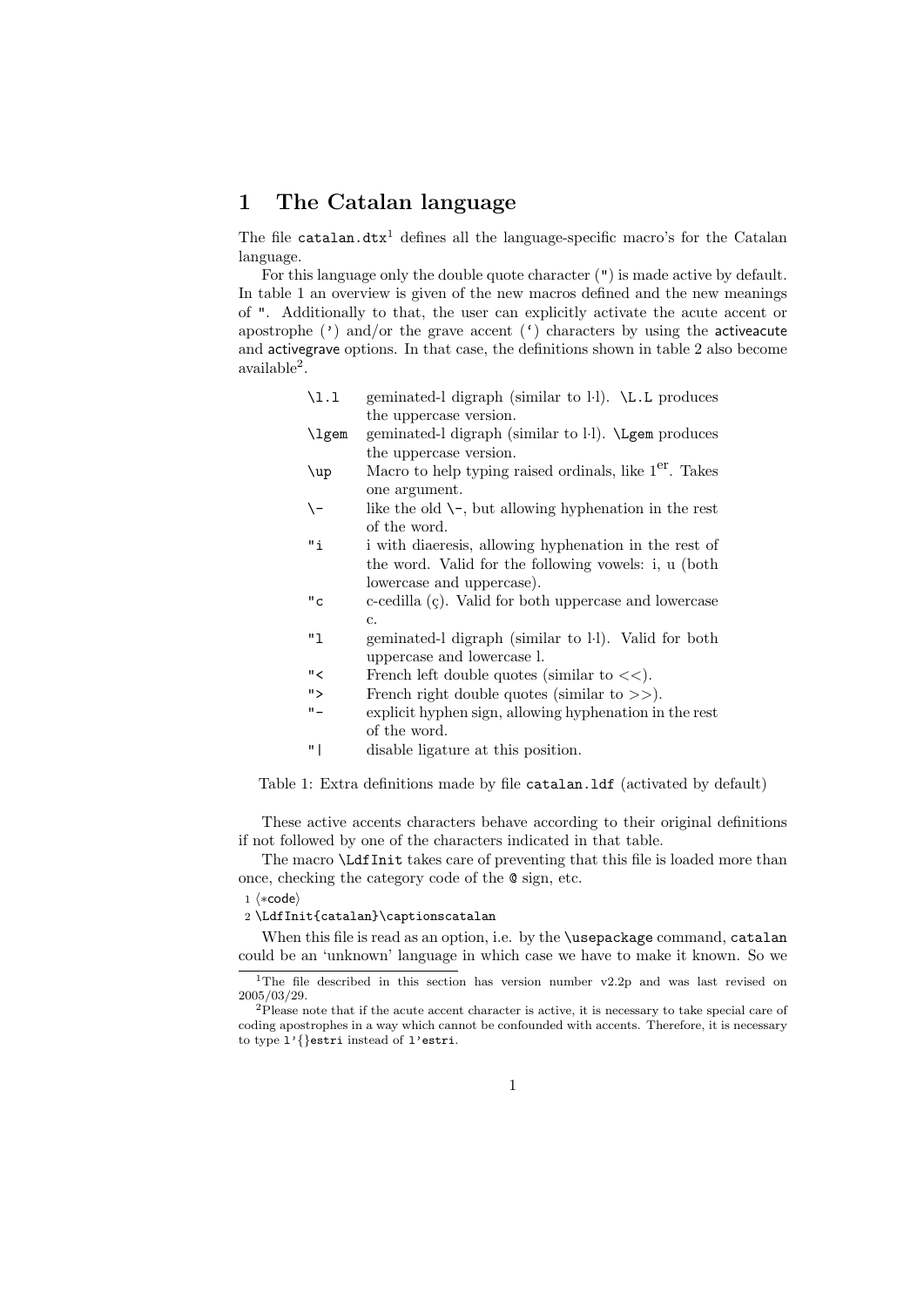- 'e acute accented a, allowing hyphenation in the rest of the word. Valid for the following vowels: e, i, o, u (both lowercase and uppercase).
- 'a grave accented a, allowing hyphenation in the rest of the word. Valid for the following vowels: a, e, o (both lowercase and uppercase).

Table 2: Extra definitions made by file catalan.ldf (activated only when using the options activeacute and activegrave)

check for the existence of **\l@catalan** to see whether we have to do something here.

 \ifx\l@catalan\@undefined \@nopatterns{Catalan} \adddialect\l@catalan0  $6$  \fi

The next step consists of defining commands to switch to (and from) the Catalan language.

\catalanhyphenmins This macro is used to store the correct values of the hyphenation parameters \lefthyphenmin and \righthyphenmin.

```
7 \providehyphenmins{catalan}{\tw@\tw@}
```
- \captionscatalan The macro \captionscatalan defines all strings used in the four standard documentclasses provided with LAT<sub>EX</sub>.
	- 8 \addto\captionscatalan{%
	- 9 \def\prefacename{Pr\'oleg}%
	- 10 \def\refname{Refer\'encies}%
	- 11 \def\abstractname{Resum}%
	- 12 \def\bibname{Bibliografia}%
	- 13 \def\chaptername{Cap\'{\i}tol}%
	- 14 \def\appendixname{Ap\'endix}%
	- 15 \def\contentsname{\'Index}%
	- 16 \def\listfigurename{\'Index de figures}%
	- 17 \def\listtablename{\'Index de taules}%
	- 18 \def\indexname{\'Index alfab\'etic}%
	- 19 \def\figurename{Figura}%
	- 20 \def\tablename{Taula}%
	- 21 \def\partname{Part}%
	- 22 \def\enclname{Adjunt}%
	- 23 \def\ccname{C\'opies a}%
	- 24 \def\headtoname{A}%
	- 25 \def\pagename{P\'agina}%
	- 26 \def\seename{Vegeu}%
	- 27 \def\alsoname{Vegeu tamb\'e}%
	- 28 \def\proofname{Demostraci\'o}%
	- 29 \def\glossaryname{Glossari}%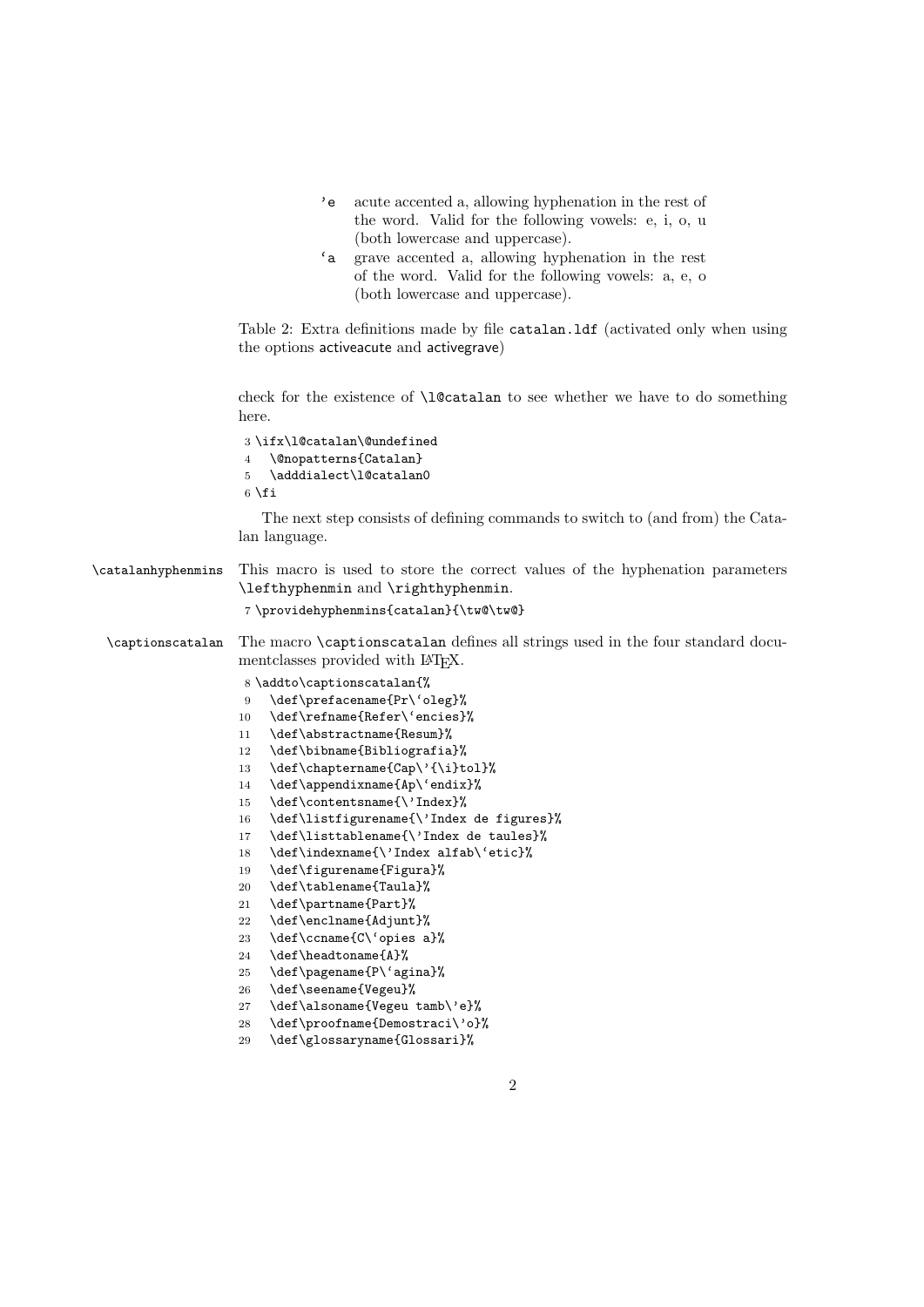| \datecatalan The macro \datecatalan redefines the command \today to produce Catalan<br>dates. Months are written in lowercase <sup>3</sup> . |
|----------------------------------------------------------------------------------------------------------------------------------------------|
| 31 \def\datecatalan{%                                                                                                                        |
| \def\today{\number\day~\ifcase\month\or<br>32                                                                                                |
| de gener or de febrer or de mar $c(c)$ or d'abril or de maig or<br>33                                                                        |
| de juny\or de juliol\or d'agost\or de setembre\or d'octubre\or<br>34                                                                         |
| de novembre\or de desembre\fi<br>35                                                                                                          |
| \space de~\number\year}}<br>36                                                                                                               |
| xtrascatalan The macro \extrascatalan will perform all the extra definitions needed for the                                                  |

 $\setminus$ e \noextrascatalan Catalan language. The macro \noextrascatalan is used to cancel the actions of \extrascatalan.

> To improve hyphenation we give the grave character  $(')$  a non-zero lower case code; when we do that T<sub>EX</sub> will find more breakpoints in words that contain this character in its rôle as apostrophe.

```
37 \addto\extrascatalan{%
38 \lccode''=''}
39 \addto\noextrascatalan{%
40 \lccode''=0}
```
30 }

For Catalan, some characters are made active or are redefined. In particular, the " character receives a new meaning; this can also happen for the ' character and the ' character when the options activegrave and/or activeacute are specified.

```
41 \addto\extrascatalan{\languageshorthands{catalan}}
42 \initiate@active@char{"}
43 \addto\extrascatalan{\bbl@activate{"}}
```
Because the grave character is being used in constructs such as \catcode''=\active it needs to have it's original category code" when the auxiliary file is being read. Note that this file is read twice, once at the beginning of the document; then there is no problem; but the second time it is read at the end of the document to check whether any labels changes. It's this second time round that the actived grave character leads to error messages.

```
44 \@ifpackagewith{babel}{activegrave}{%
45 \AtBeginDocument{%
46 \if@filesw\immediate\write\@auxout{\catcode096=12}\fi}
47 \initiate@active@char{'}%
48 }{}
49 \@ifpackagewith{babel}{activegrave}{%
50 \addto\extrascatalan{\bbl@activate{'}}%
51 }{}
52 \@ifpackagewith{babel}{activeacute}{%
53 \initiate@active@char{'}%
54 }{}
```
<sup>&</sup>lt;sup>3</sup>This seems to be the common practice. See for example: E. Coromina, El 9 Nou: Manual de redacció i estil, Ed. Eumo, Vic, 1993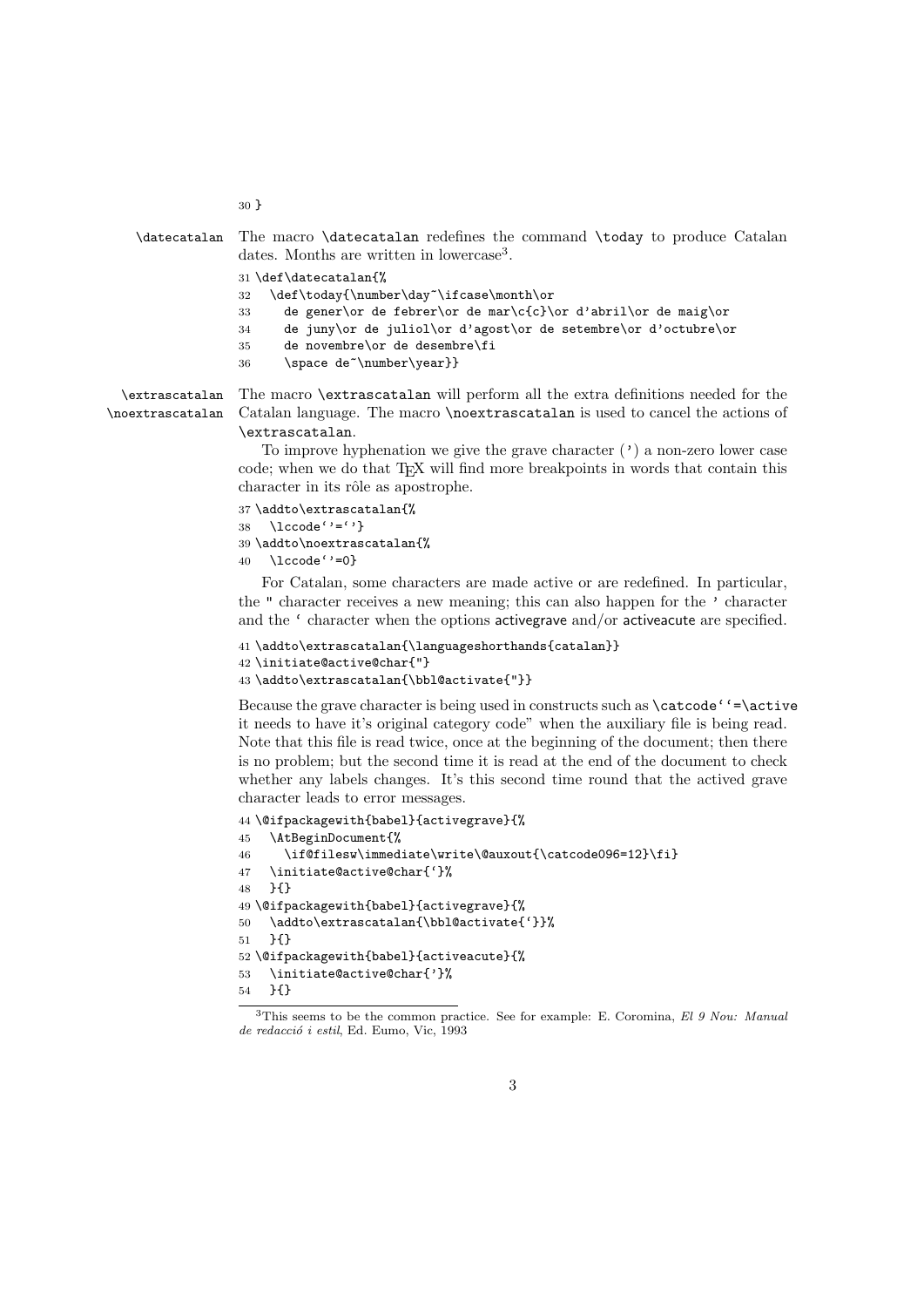55 \@ifpackagewith{babel}{activeacute}{%

```
56 \addto\extrascatalan{\bbl@activate{'}}%
```
57 }{}

Now make sure that the characters that have been turned into shorthanfd characters expand to 'normal' characters outside the catalan environment.

```
58 \addto\noextrascatalan{\bbl@deactivate{"}}
59 \@ifpackagewith{babel}{activegrave}{%
60 \addto\noextrascatalan{\bbl@deactivate{'}}}{}
61 \@ifpackagewith{babel}{activeacute}{%
62 \addto\noextrascatalan{\bbl@deactivate{'}}}{}
```
Apart from the active characters some other macros get a new definition. Therefore we store the current ones to be able to restore them later. When their current meanings are saved, we can safely redefine them.

We provide new definitions for the accent macros when one or both of the options activegrave or activeacute were specified.

```
63 \addto\extrascatalan{%
64 \babel@save\"%
65 \def\"{\protect\@umlaut}}%
66 \@ifpackagewith{babel}{activegrave}{%
67 \babel@save\'%
68 \addto\extrascatalan{\def\'{\protect\@grave}}
69 }{}
70 \@ifpackagewith{babel}{activeacute}{%
71 \babel@save\'%
72 \addto\extrascatalan{\def\'{\protect\@acute}}
73 }{}
```
All the code above is necessary because we need a few extra active characters. These characters are then used as indicated in tables 1 and 2.

\dieresis \textacute \textgrave

The original definition of  $\Upsilon$  is stored as  $\dagger$  states as because the definition of \" might not be the default plain TEX one. If the user uses PostScript fonts with the Adobe font encoding the " character is not in the same position as in Knuth's font encoding. In this case \" will not be defined as \accent"7F 1, but as \accent'310 #1. Something similar happens when using fonts that follow the Cork encoding. For this reason we save the definition of  $\vee$ " and use that in the definition of other macros. We do likewise for  $\setminus$ <sup>'</sup>, and  $\setminus$ '. 74 \let\dieresis\"

```
75 \@ifpackagewith{babel}{activegrave}{\let\textgrave\'}{}
76 \@ifpackagewith{babel}{activeacute}{\let\textacute\'}{}
```
\@umlaut  $\overline{\Omega}$ 

\@grave We check the encoding and if not using T1, we make the accents expand but enabling hyphenation beyond the accent. If this is the case, not all break positions will be found in words that contain accents, but this is a limitation in T<sub>E</sub>X. An unsolved problem here is that the encoding can change at any time. The definitions below are made in such a way that a change between two 256-char encodings are supported, but changes between a 128-char and a 256-char encoding are not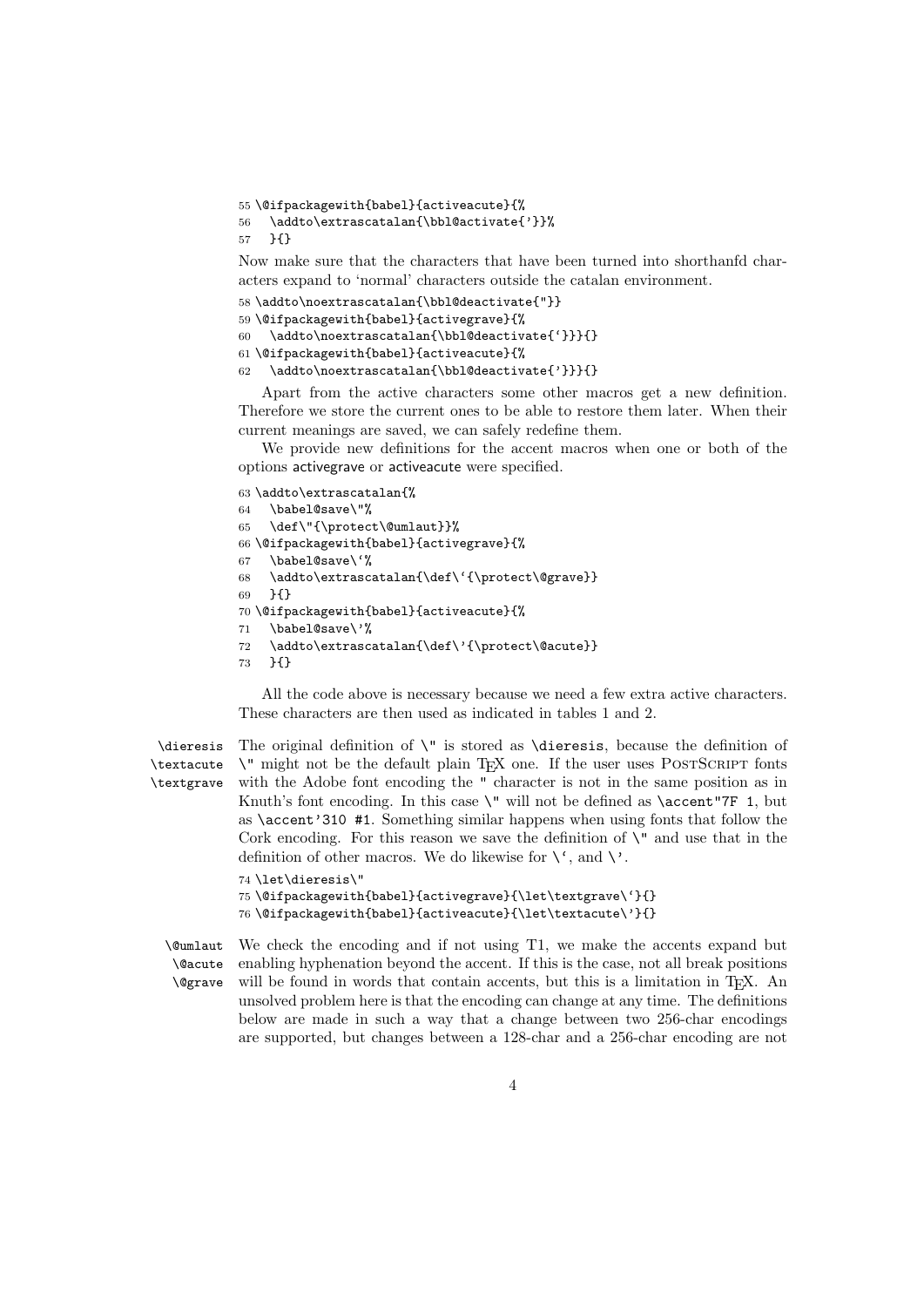properly supported. We check if T1 is in use. If not, we will give a warning and proceed redefining the accent macros so that TEX at least finds the breaks that are not too close to the accent. The warning will only be printed to the log file.

```
77 \ifx\DeclareFontShape\@undefined
78 \wlog{Warning: You are using an old LaTeX}
79 \wlog{Some word breaks will not be found.}
80 \def\@umlaut#1{\allowhyphens\dieresis{#1}\allowhyphens}
81 \@ifpackagewith{babel}{activeacute}{%
82 \def\@acute#1{\allowhyphens\textacute{#1}\allowhyphens}}{}
83 \@ifpackagewith{babel}{activegrave}{%
84 \def\@grave#1{\allowhyphens\textgrave{#1}\allowhyphens}}{}
85 \else
86 \ifx\f@encoding\bbl@t@one
87 \let\@umlaut\dieresis
88 \@ifpackagewith{babel}{activeacute}{%
89 \let\@acute\textacute}{}
90 \@ifpackagewith{babel}{activegrave}{%
91 \let\@grave\textgrave}{}
92 \else
93 \wlog{Warning: You are using encoding \f@encoding\space
94 instead of T1.}
95 \wlog{Some word breaks will not be found.}
96 \def\@umlaut#1{\allowhyphens\dieresis{#1}\allowhyphens}
97 \@ifpackagewith{babel}{activeacute}{%
98 \def\@acute#1{\allowhyphens\textacute{#1}\allowhyphens}}{}
99 \@ifpackagewith{babel}{activegrave}{%
100 \def\@grave#1{\allowhyphens\textgrave{#1}\allowhyphens}}{}
101 \quad \text{If}102 \fi
```
If the user setup has extended fonts, the Ferguson macros are required to be defined. We check for their existance and, if defined, expand to whatever they are defined to. For instance,  $\iota$  a would check for the existance of a  $\@a$ c $@a$  macro. It is assumed to expand to the code of the accented letter. If it is not defined, we assume that no extended codes are available and expand to the original definition but enabling hyphenation beyond the accent. This is as best as we can do. It is better if you have extended fonts or ML-TEX because the hyphenation algorithm can work on the whole word. The following macros are directly derived from  $ML$ -T<sub>F</sub>X.<sup>4</sup>

Now we can define our shorthands: the diaeresis and "ela geminada" support, 103\declare@shorthand{catalan}{"i}{\textormath{\@umlaut\i}{\ddot\imath}}

<sup>4</sup>A problem is perceived here with these macros when used in a multilingual environment where extended hyphenation patterns are available for some but not all languages. Assume that no extended patterns exist at some site for French and that french.sty would adopt this scheme too. In that case, 'e in French would produce the combined accented letter, but hyphenation around it would be suppressed. Both language options would need an independent method to know whether they have extended patterns available. The precise impact of this problem and the possible solutions are under study.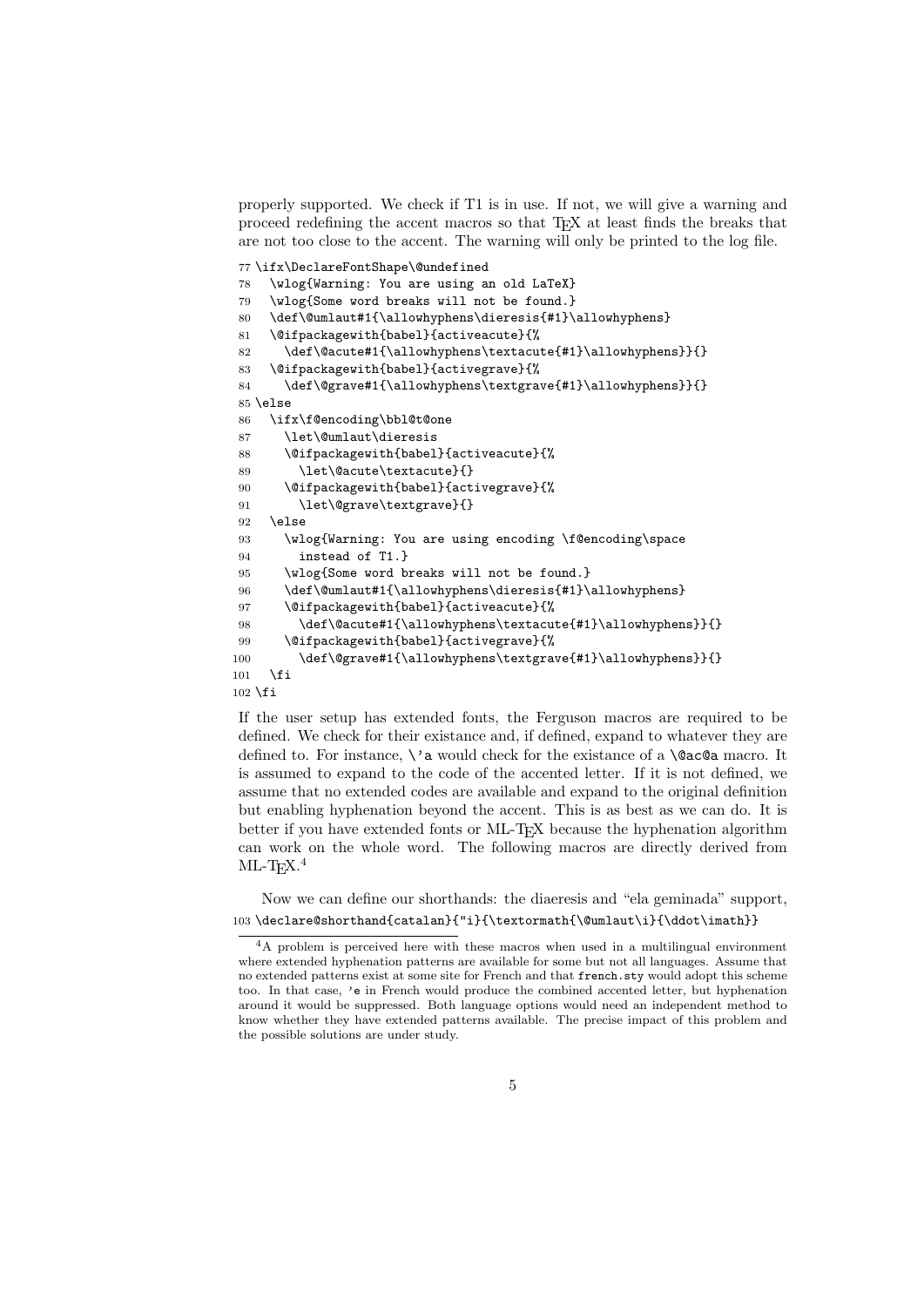```
104 \declare@shorthand{catalan}{"l}{\lgem{}}
105 \declare@shorthand{catalan}{"u}{\textormath{\@umlaut u}{\ddot u}}
106 \declare@shorthand{catalan}{"I}{\textormath{\@umlaut I}{\ddot I}}
107 \declare@shorthand{catalan}{"L}{\Lgem{}}
108 \declare@shorthand{catalan}{"U}{\textormath{\@umlaut U}{\ddot U}}
cedille,
109 \declare@shorthand{catalan}{"c}{\textormath{\c c}{^{\prime} c}}
110 \declare@shorthand{catalan}{"C}{\textormath{\c C}{^{\prime} C}}
'french' quote characters,
111 \declare@shorthand{catalan}{"<}{%
112 \textormath{\guillemotleft}{\mbox{\guillemotleft}}}
113 \declare@shorthand{catalan}{">}{%
114 \textormath{\guillemotright}{\mbox{\guillemotright}}}
grave accents,
115 \@ifpackagewith{babel}{activegrave}{%
116 \declare@shorthand{catalan}{'a}{\textormath{\@grave a}{\grave a}}
117 \declare@shorthand{catalan}{'e}{\textormath{\@grave e}{\grave e}}
118 \declare@shorthand{catalan}{'o}{\textormath{\@grave o}{\grave o}}
119 \declare@shorthand{catalan}{'A}{\textormath{\@grave A}{\grave A}}
120 \declare@shorthand{catalan}{'E}{\textormath{\@grave E}{\grave E}}
121 \declare@shorthand{catalan}{'0}{\textormath{\@grave 0}{\grave 0}}
122 \declare@shorthand{catalan}{''}{\textquotedblleft}%''
123 }{}
acute accents,
124 \@ifpackagewith{babel}{activeacute}{%
125 \declare@shorthand{catalan}{'a}{\textormath{\@acute a}{^{\prime} a}}
126 \declare@shorthand{catalan}{'e}{\textormath{\@acute e}{^{\prime} e}}
127 \declare@shorthand{catalan}{'i}{\textormath{\@acute\i{}}{^{\prime} i}}
128 \declare@shorthand{catalan}{'o}{\textormath{\@acute o}{^{\prime} o}}
129 \declare@shorthand{catalan}{'u}{\textormath{\@acute u}{^{\prime} u}}
130 \declare@shorthand{catalan}{'A}{\textormath{\@acute A}{^{\prime} A}}
131 \declare@shorthand{catalan}{'E}{\textormath{\@acute E}{^{\prime} E}}
132 \declare@shorthand{catalan}{'I}{\textormath{\@acute I}{^{\prime} I}}
133 \declare@shorthand{catalan}{'0}{\textormath{\@acute 0}{^{\prime} 0}}
134 \declare@shorthand{catalan}{'U}{\textormath{\@acute U}{^{\prime} U}}
135 \declare@shorthand{catalan}{'|}{%
136 \textormath{\csname normal@char\string'\endcsname}{^{\prime}}}
the acute accent,
137 \declare@shorthand{catalan}{''}{%
138 \textormath{\textquotedblright}{\sp\bgroup\prim@s'}}
139 }{}
and finally, some support definitions
140 \declare@shorthand{catalan}{"-}{\nobreak-\bbl@allowhyphens}
141 \declare@shorthand{catalan}{"|}{%
142 \textormath{\nobreak\discretionary{-}{}{\kern.03em}%
143 \dllowhyphens } { } }
```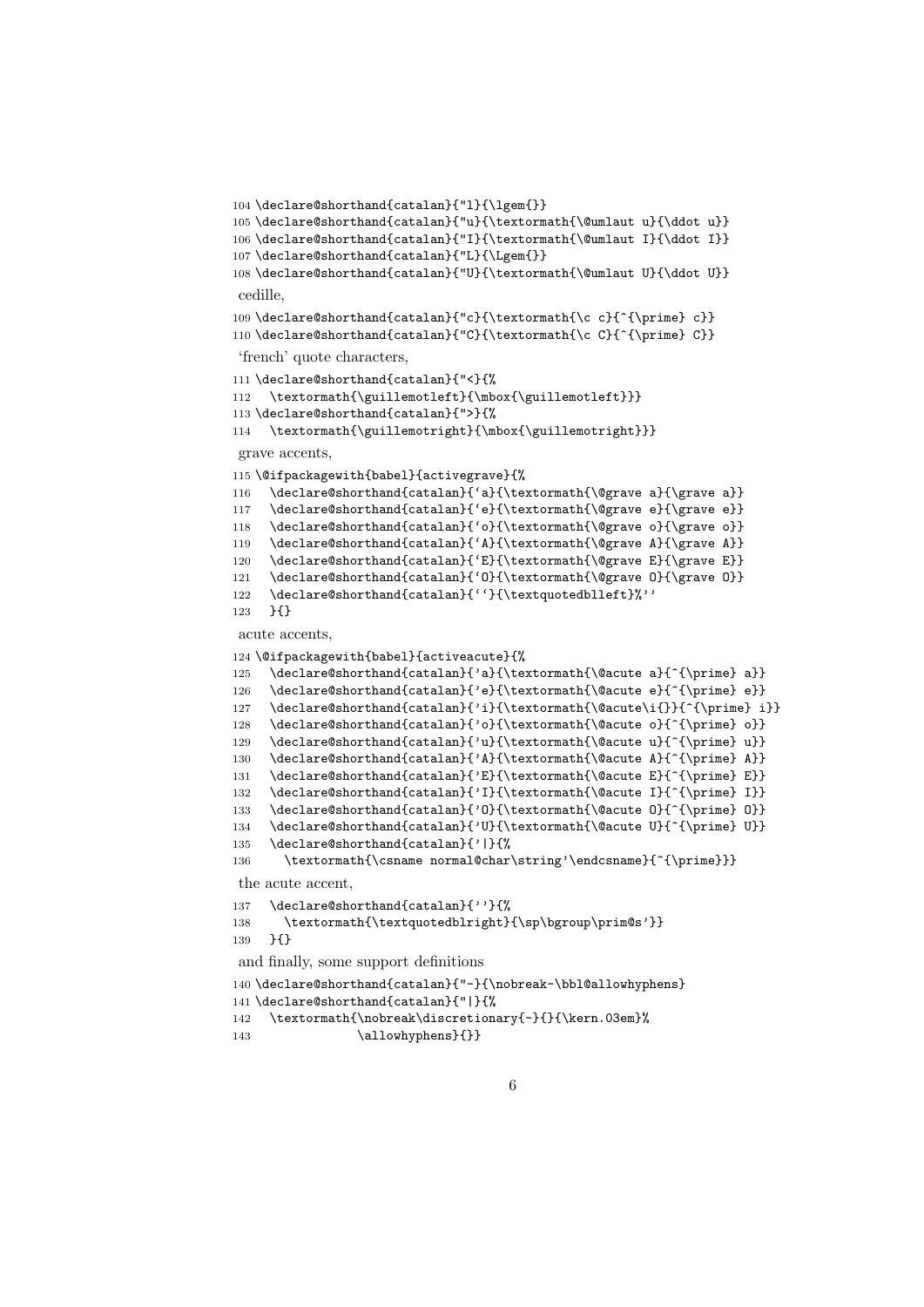$\setminus$ - All that is left now is the redefinition of  $\setminus$ -. The new version of  $\setminus$ - should indicate an extra hyphenation position, while allowing other hyphenation positions to be generated automatically. The standard behaviour of TEX in this respect is unfortunate for Catalan but not as much as for Dutch or German, where long compound words are quite normal and all one needs is a means to indicate an extra hyphenation position on top of the ones that T<sub>E</sub>X can generate from the hyphenation patterns. However, the average length of words in Catalan makes this desirable and so it is kept here.

```
144 \addto\extrascatalan{%
145 \babel@save{\-}%
146 \def\-{\bbl@allowhyphens\discretionary{-}{}{}\bbl@allowhyphens}}
```
 $\lceil \log m \rceil$ \Lgem Here we define a macro for typing the catalan "ela geminada" (geminated l). The macros \lgem and \Lgem have been chosen for its lowercase and uppercase representation, respectively<sup>5</sup>.

The code used in the actual macro used is a combination of the one proposed by Feruglio and Fuster<sup>6</sup> and the proposal<sup>7</sup> from Valiente presented at the T<sub>E</sub>X Users Group Annual Meeting in 1995. This last proposal has not been fully implemented due to its limitation to CM fonts.

```
147 \newdimen\leftllkern \newdimen\rightllkern \newdimen\raiselldim
148 \def\lgem{%
149 \ifmmode
150 \csname normal@char\string"\endcsname 1%
151 \else
152 \leftllkern=0pt\rightllkern=0pt\raiselldim=0pt%
153 \setbox0\hbox{1}\setbox1\hbox{l\/}\setbox2\hbox{.}%
154 \advance\raiselldim by \the\fontdimen5\the\font
155 \advance\raiselldim by -\ht2%
156 \leftllkern=-.25\wd0%
157 \advance\leftllkern by \wd1%
158 \advance\leftllkern by -\wd0%
159 \rightllkern=-.25\wd0%
160 \advance\rightllkern by -\wd1%
161 \advance\rightllkern by \wd0%
162 \allowhyphens\discretionary{1-}{1}%
163 {\hbox{l}\kern\leftllkern\raise\raiselldim\hbox{.}%
164 \kern\rightllkern\hbox{1}}\allowhyphens
165 \fi
166 }
167 \def\Lgem{%
168 \ifmmode
169 \csname normal@char\string"\endcsname L%
170 \else
171 \leftllkern=0pt\rightllkern=0pt\raiselldim=0pt%
```
 $5$ The macro names \ll and \LL were not taken because of the fact that \ll is already used in mathematical mode.

 ${}^6$ G. Valiente and R. Fuster, Typesetting Catalan Texts with TFX, TUGboat 14(3), 1993.

<sup>&</sup>lt;sup>7</sup>G. Valiente, Modern Catalan Typographical Conventions,  $TUGboat$  **16**(3), 1995.